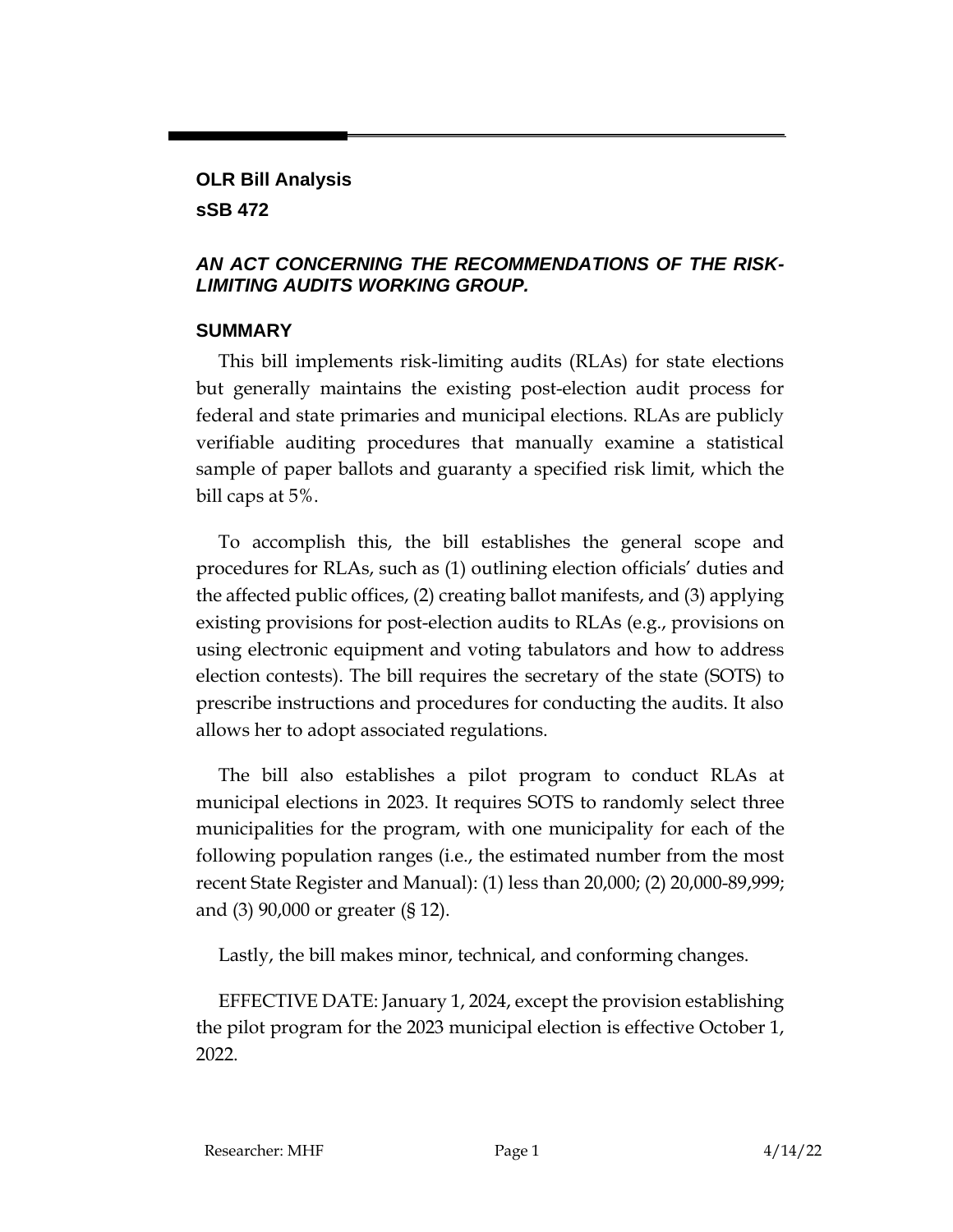#### **RISK-LIMITING AUDIT SCOPE**

#### *Definitions*

The bill requires registrars of voters to conduct RLAs for state elections, instead of the current post-election audit process. Federal and state primaries, as well as municipal elections, remain subject to existing auditing requirements (see BACKGROUND). Under the bill, an RLA is a publicly verifiable auditing procedure that (1) manually examines a statistical sample of paper ballots, which reflect the intents of the voters who cast the ballots; (2) produces an outcome of either "ACCEPTABLE" or "INCONCLUSIVE"; and (3) guaranties a specified risk limit.

The "risk limit" is the maximum probability that an audit would produce an outcome of "ACCEPTABLE" when there is a disagreement between the person declared elected and the person who received the most votes as determined by the paper ballots (i.e., the percentage chance an RLA will fail to catch that the reported results are incorrect). Under the bill, the risk limit for RLAs is capped at 5% (presumably, the secretary will set the specific limit in her prescribed procedures or in regulation, see below).

### *Covered Offices*

Under the bill, an RLA must be conducted on the election outcomes for the following offices:

- 1. presidential elector;
- 2. all applicable state offices (i.e., those for which all electors of the state may vote, including Governor, Lieutenant Governor, Secretary, Treasurer, Comptroller, Attorney General, and senator in Congress);
- 3. at least one representative in Congress, selected by random draw;
- 4. at least 5% of the General Assembly, selected by random draw; and
- 5. any other office federal law requires to be audited.

If an office of a representative in Congress or state legislator is subject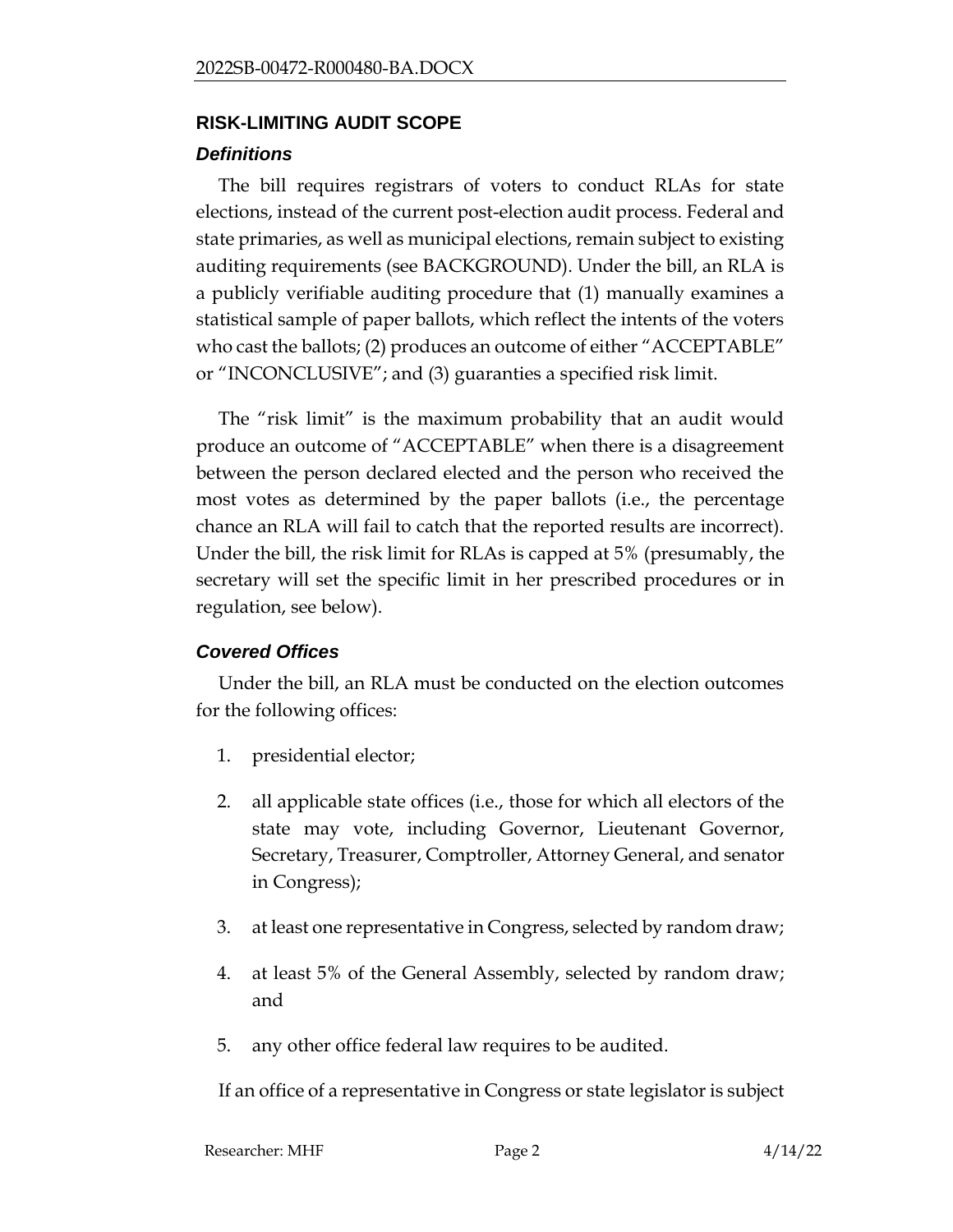to recanvass or an election contest, the secretary must ensure that office is selected for an RLA. The bill requires the random draws to be open to the public.

# **RISK-LIMITING AUDIT PROCEDURES**

## *Pre-Audit Ballot Manifests*

The bill requires election officials to create ballot manifests for subsequent use at RLAs following procedures established by SOTS and open to public observation. Although not defined by the bill, a "ballot manifest" is generally a detailed description of how the ballots are stored and organized, listing at minimum the physical location of every ballot cast in the election so that individual ballots or batches of ballot cards can be found, retrieved, and examined manually.

Under the bill, a ballot manifest must be created by manually verifying and recording the number of ballots cast that comprise the result publicly announced by the moderator. The manifests must be created by:

- 1. election officials in each polling place within 72 hours after the polls close,
- 2. absentee ballot counters in each central counting location within 72 hours after the polls close, and
- 3. recanvass officials within 24 hours after completing any recanvass in a voting district for a state election.

Under the bill, the moderator must submit a ballot manifest to the registrars of voters immediately after creating it. The registrars must then submit it to SOTS before the designated day to begin an RLA.

# *Designated Day*

Similar to post-election audits, the bill requires the secretary to designate a day for an RLA to begin, which must be at least (1) 15 days after the state election but (2) two business days before the canvass of votes. Each audit must have advance notice and be open to the public.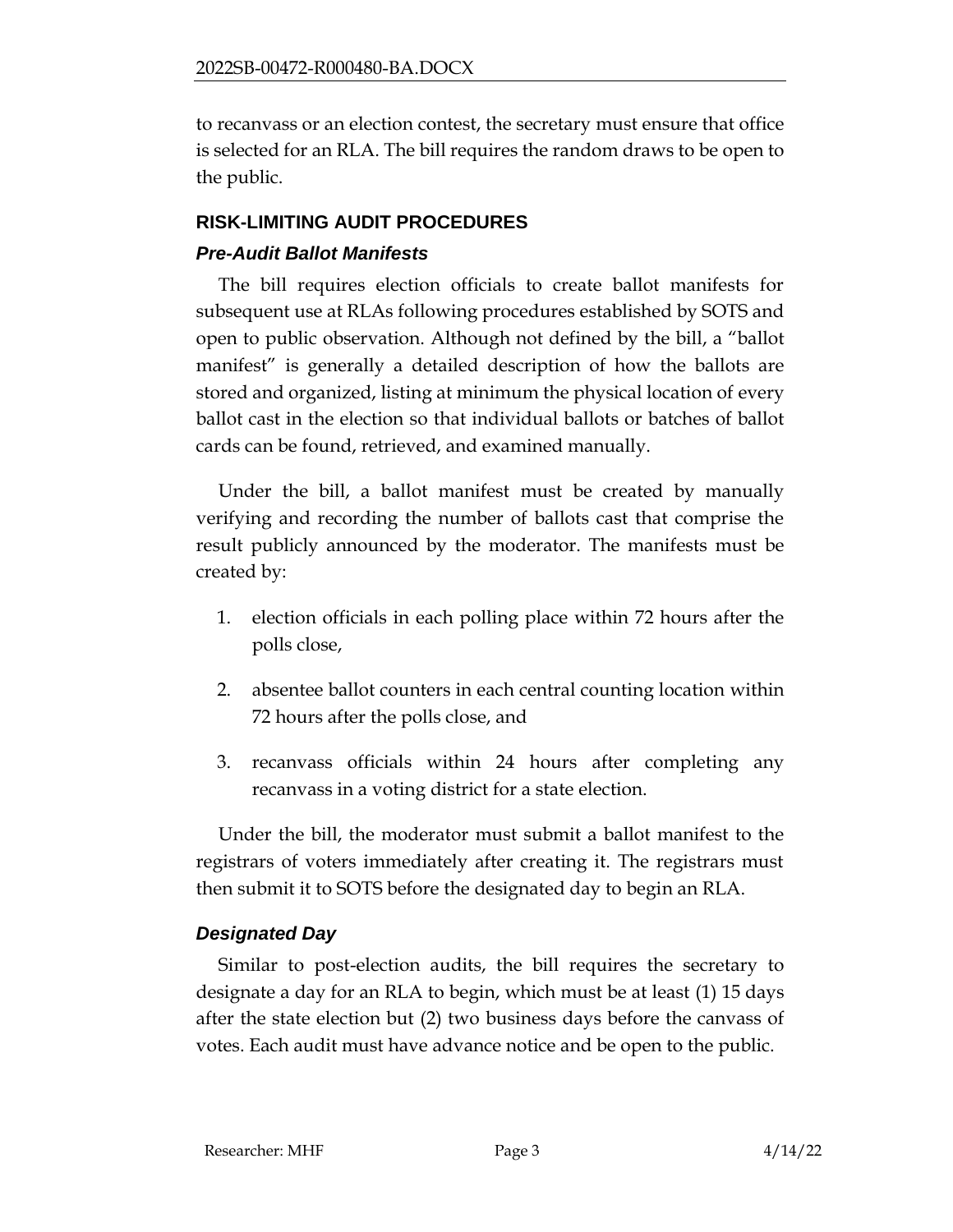#### *Conducting an Audit*

Under the bill, registrars of voters must conduct the RLAs and SOTS must prescribe instructions and procedures for conducting them, consistent for all offices. The bill also allows her to adopt necessary regulations for the audits and to establish guidelines for expanded audits when audit results cannot be reconciled with the outcome of the person declared elected by having the greatest number of votes, as determined by the paper ballots (i.e., the "reported results").

If an RLA for a particular office is "INCONCLUSIVE," the secretary must order a manual recount of all ballots cast for that office. She may also issue an order, as under current law, to correct any irregularity or impropriety from an RLA.

## *Reporting Results*

As under current law, all audit results, including RLAs, must be filed with the secretary on a form she prescribes. The secretary must immediately forward the results to UConn, which must analyze the results and submit a written report describing any identified concerns to the secretary. Instead of the secretary forwarding the original report to the State Elections Enforcement Commission (SEEC), as currently required, the bill requires her to transmit to SEEC a copy of UConn's written report, whether for RLAs or post-election audits.

### *Electronic Equipment and Voting Tabulators*

The bill extends several of existing law's provisions on using electronic equipment and voting tabulators in post-election audits to also cover RLAs (CGS §§ 9-320f & 9-320g). Principally, it:

- 1. allows the secretary, after consulting with UConn, to authorize the use of electronic equipment;
- 2. requires her to have access to the code in any voting machine if a problem is discovered due to an RLA;
- 3. directs her or her designee to examine and recertify a tabulator if UConn's written report indicates that it failed to record votes accurately and in accordance with state law;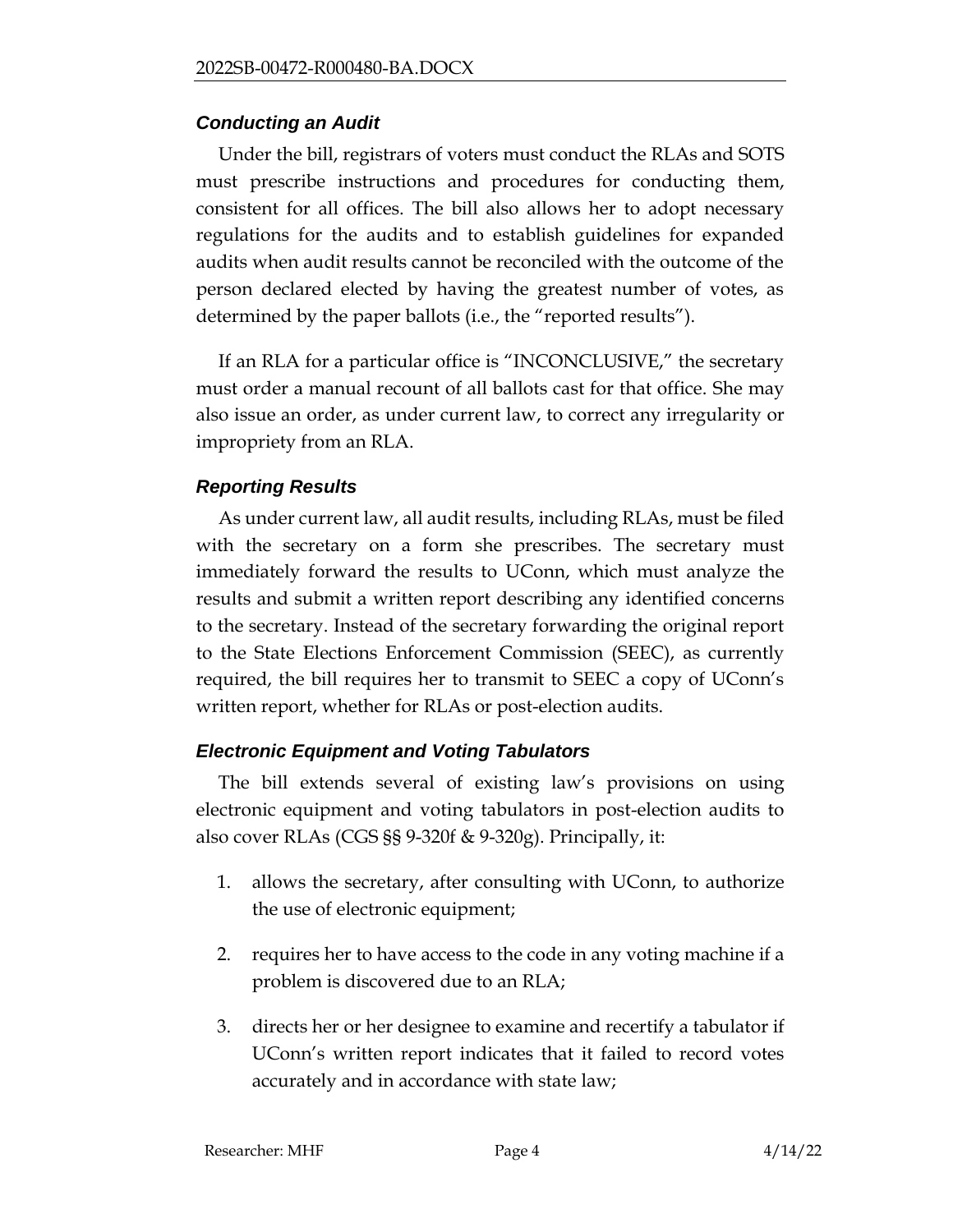- 4. requires preserving and returning paper ballots used in an RLA to their designated receptacle (e.g., ballots must be returned to the ballot box, securely sealed, and locked);
- 5. requires the secretary, if audit officials cannot reconcile the audit results with the reported results, to investigate voting tabulators as needed to determine if they must be (a) decertified or (b) examined and recertified; and
- 6. authorizes the secretary or a court with competent jurisdiction to issue an order to (a) keep a voting tabulator locked for a longer period than prescribed by law and (b) have a tabulator audited by a person they designate.

By law, if the secretary produces a report on the investigation it must be filed with SEEC, which may investigate further to determine if there was an election law violation. SEEC may also issue orders (see 6, above) if they receive this report. If the machine in question is an optical scan voting system, an order to lock it must include the tabulator, memory card, and all other components and processes used in its programming.

# **ELECTION OFFICIALS**

# *Compensation*

Under the bill, municipalities must compensate election officials who participate in administering and conducting an RLA at the municipality's standard rate of pay for elections.

# *Regional Election Monitors*

As with post-election audits, the bill requires regional election monitors to (1) represent, consult with, and act on the secretary's behalf for RLA preparation and operation and (2) communicate with and help registrars of voters to prepare and implement the audits.

# **ELECTION COMPLAINTS AND EVIDENCE**

Like post-election audits, the bill requires RLA reported results to be open to public inspection and allows them to be used as prima facie evidence of an irregularity for a contested election or other cause of action from an election. It also specifies that an action or complaint may